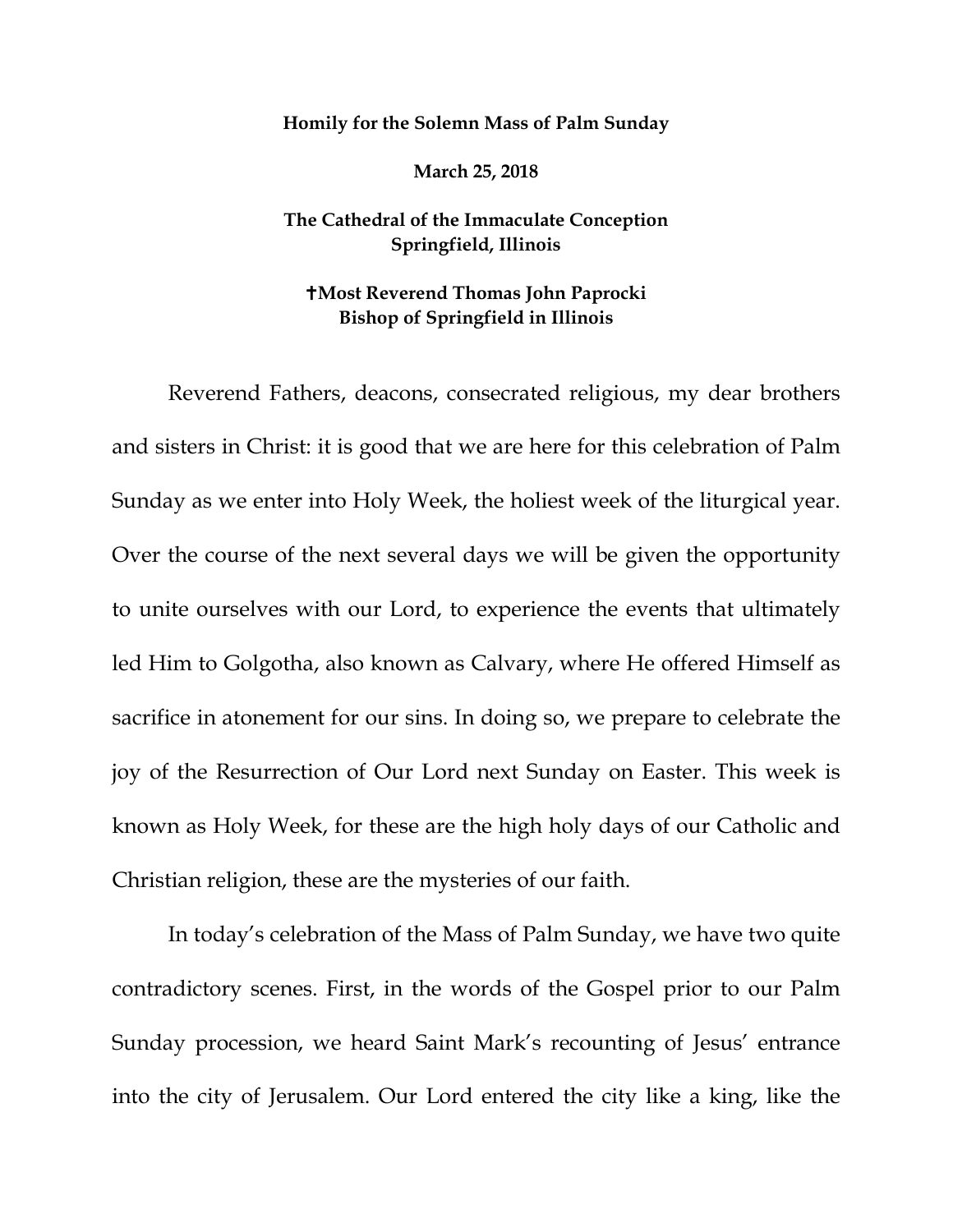Messiah that Israel had awaited for generations. The crowds welcomed Jesus to Jerusalem with zeal, hope, and great expectation. They celebrated and rejoiced, shouting to Christ and spreading palm branches on the road. In reflecting on this passage of Sacred Scripture, Pope Benedict XVI remarked that, "a tremor of Messianic hope spread through the crowd, causing many of them to ask: this Jesus, going ahead of us towards Jerusalem, could he be the Messiah, the new David?"[1](#page-2-0)

But how quickly things changed for our Lord, for just a few days later, rather than being treated like a king, Jesus was mocked, beaten and crowned, not with the crown of a king, but with a crown of thorns. The Passion that we have just heard invites us to reflect not just on the suffering that our Lord endured, but also on the experience of the first disciples: those who loved Him and recognized the light of God in the darkness of His passion and death.

My dear brothers and sisters in Christ, when we look upon the passion and death of Jesus with such eyes, we see a divine love that is stronger than sin, a divine light that shines amidst the darkness of our lives, a divine power that brings new life out of all our deaths, a divine poverty that enriches us at the deepest level of our being.